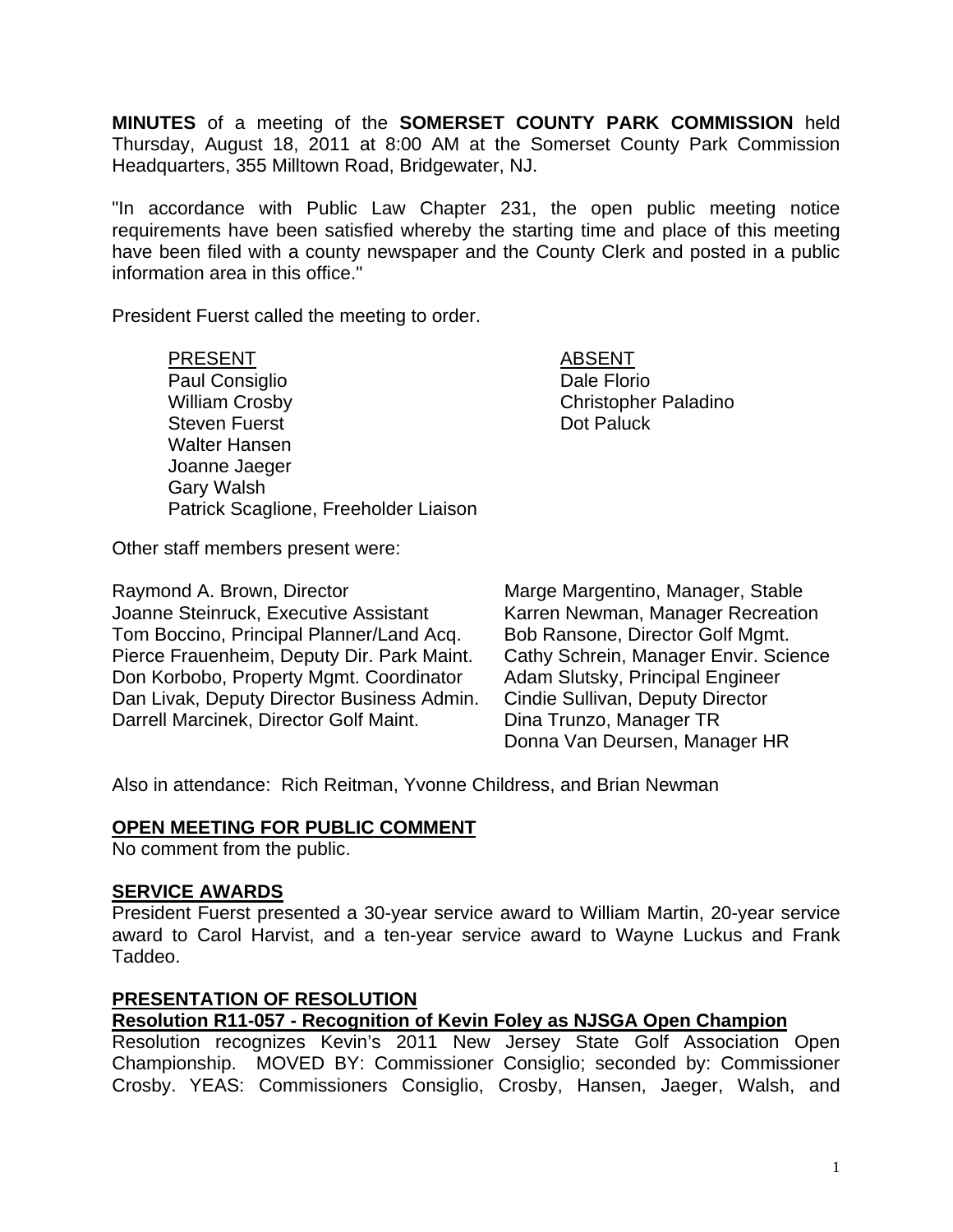President Fuerst. NAYES: None. ABSENT: Commissioners Florio, Paladino, and Paluck.

# **APPROVAL OF THE MINUTES**

President Fuerst called for the approval of the minutes of the last regular meeting held July 21, 2011. MOVED BY: Commissioner Crosby; seconded by: Commissioner Consiglio. YEAS: Commissioners Consiglio, Crosby, Hansen, Jaeger, Walsh, and President Fuerst. NAYES: None. ABSENT: Commissioners Florio, Paladino, and Paluck.

. President Fuerst called for the approval of the minutes of the last Work Session held on August 11, 2011. MOVED BY: Commissioner Jaeger; seconded by: Commissioner Consiglio. YEAS: Commissioners Consiglio, Crosby, Hansen, Jaeger, Walsh, and President Fuerst. NAYES: None. ABSENT: Commissioners Florio, Paladino, and Paluck.

## **APPROVAL OF BILLS FOR PAYMENT**

## **Resolution R11-058 –Payment of Claims**

Resolution authorizing payment of bills for \$1,163,181.81 comprising of check numbers 199094-199104, 199470-199496, 199105-199190, 199376-199469, 199703-199788, and 200165-200228. MOVED BY: Commissioner Crosby; seconded by: Commissioner Consiglio. YEAS: Commissioners Consiglio, Crosby, Hansen, Jaeger, Walsh, and President Fuerst. NAYES: None. ABSENT: Commissioners Florio, Paladino, and Paluck.

# **DIRECTOR'S REPORT**

Director Brown submitted a report for the month of July 2011.

# **COMMISSIONER CORRESPONDENCE**

- 1. Letter from Borough of Manville regarding requests from athletic clubs to use the Gerber Field Complex. One request is a public/private partnership.
- 2. Letter of thanks to Park Ranger Thaler for having tree work done to several trees along the walking path of Duke Island Park.
- 3. Letter from Brandstetter Carroll, Inc. recommending proper temperature settings for an unoccupied residential property as compared to a normal occupancy.
- 4. Letter from the granddaughter of Rudolf Van der Goot asking for information on her grandfather.
- 5. Letter from Bernards Township requesting the use of Somerset County property for the deer management program for the 2011-2012 season.
- 6. Letter from Warren Township requesting the use of Somerset County property for the deer management program for the 2011-2012 season.
- 7. Letter from Peapack & Gladstone requesting the use of Somerset County property for the deer management program for the 2011-2012 season.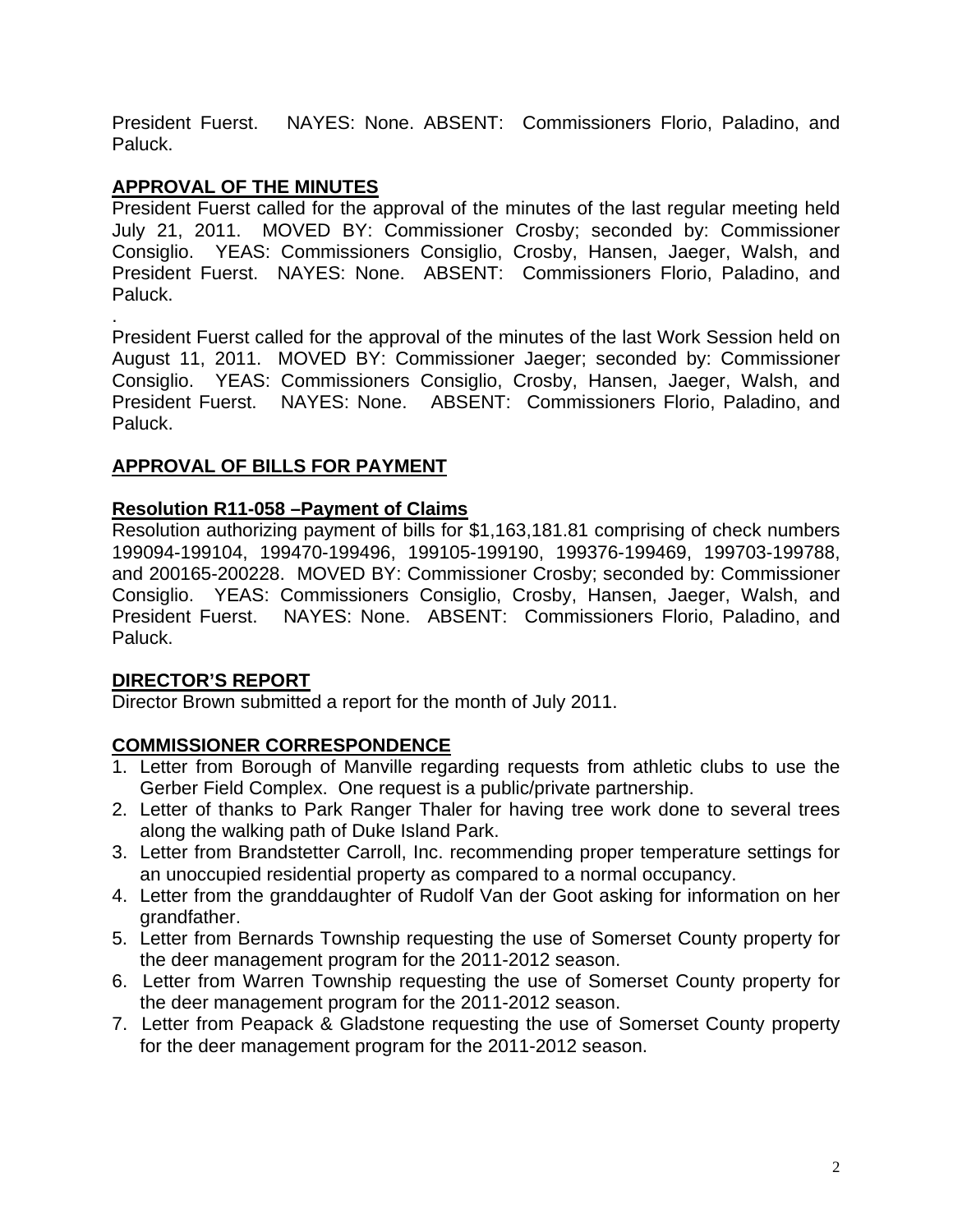## **AUDIT COMMITTEE**

Commissioner Walsh, Chair of the Committee commended management staff on the monitoring of spending. A representative of Suplee, Clooney & Company reported that there are two recommendations in the audit: 1.That all inactive trust accounts be reviewed for proper liquidation. 2. The Park Commission verify open items of inventory that have been recognized as sales but not yet entered into the accounting system.

#### **Resolution R11-059 - Accepting the Audit Report**

Resolution recommends accepting the Audit Report completed by Suplee, Clooney & Company's auditor's letter dated July 30, 2011 and the audit report for the year ended December 31, 2010. MOVED BY: Commissioner Walsh; seconded by: Commissioner Hansen. YEAS: Commissioners Consiglio, Crosby, Hansen, Jaeger, Walsh, and President Fuerst. NAYES: None. ABSENT: Commissioners Florio, Paladino, and Paluck.

### **COMMITTEE REPORTS**

#### **FINANCE**

Brian Newman submitted a report for the month of July 2011.

#### **HUMAN RESOURCES**

Commissioner Consiglio, Chair of the Committee, submitted a report for the month of July 2011.

Donna Van Deursen, Manager, Human Resources reported that most seasonals have ended their summer employment. Currently there are two vacancies in Golf Maintenance. One position will be filled from within the Park Commission.

### **LEISURE SERVICES**

Commissioner Jaeger, Chair of the Committee, submitted a report for the month of July 2011.

Cindie Sullivan, Deputy Director reported that the Park Commission and the County, in particular Commissioner Crosby, have been busy preparing for the Traveling Wall. Cindie is hopeful to provide details on the event at the next Park Commission meeting. The first draft of the Park Commission history book was reviewed by Cindie and Ray Brown. The book should be completed within the next six months.

Dina Trunzo, Manager Therapeutic Recreation reported that in July she assisted both Bridgewater and Branchburg Recreation Departments by providing inclusion support to those individuals with disabilities in their summer camp programs. The Summer Adventure program for teens and young adults ends August 19 after two weeks. The program began with the participants going rock climbing indoors and will end with a sleep over. The rock climbing activity was such a success that it will be offered in the fall for the teens. Dina thanked the Park Rangers for their assistance with the fishing event for the Summer Adventure participants at the Sourland Mountain Preserve. She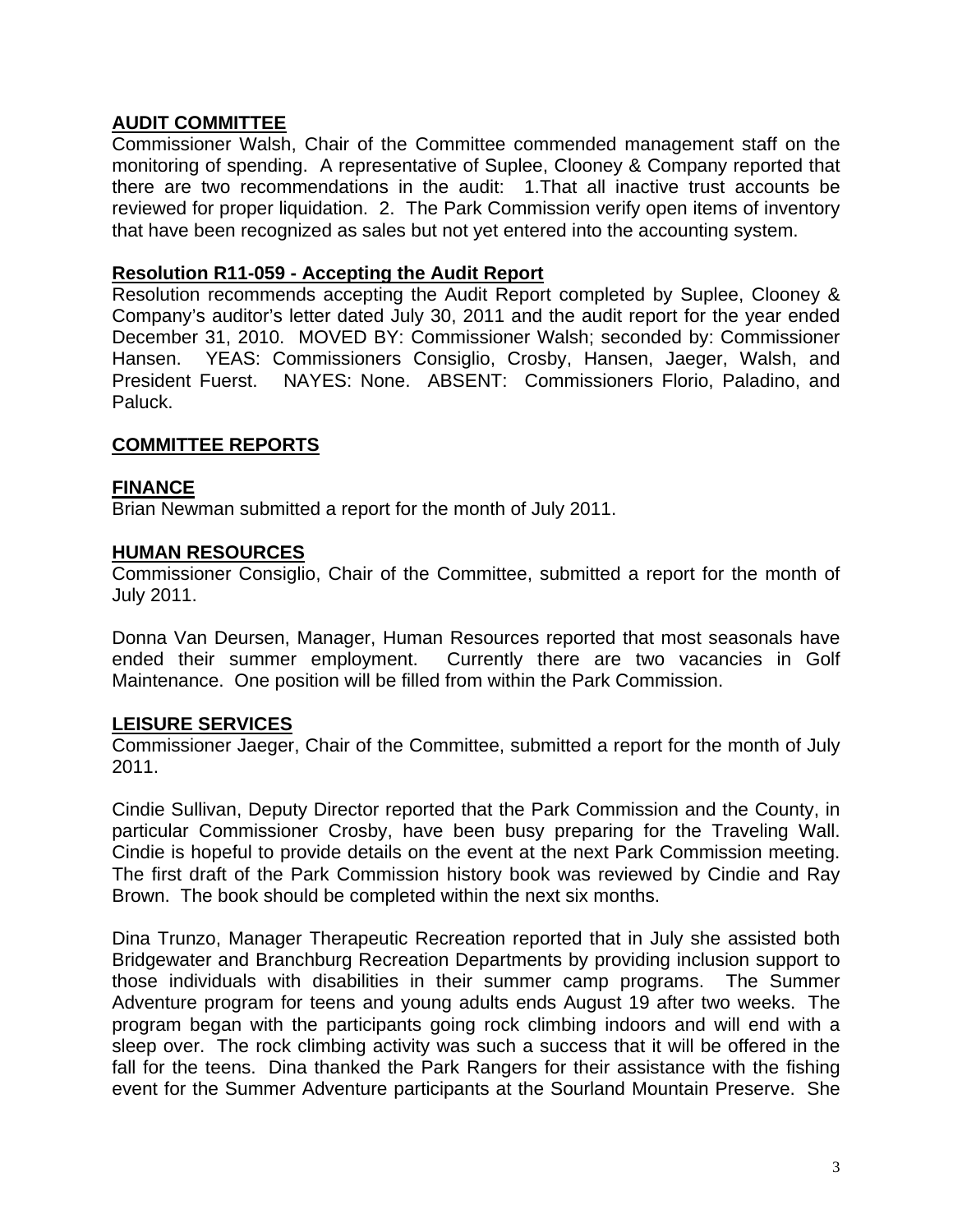also thanked Paul Renaldo who donated the bait. Registration will be held this Saturday for the fall adult programs

Cathy Schrein, Manager Environmental Science reported that the Xtreme Adventures camp held a sleep over for the 13 and 14 year olds at Sedge Island. The County Caper will be held again this year on August 27 and 28 which will bring people to all the parks. The Park Commission's tent at the 4H Fair showcased all the parks that many people commented they had no idea existed. The EEC has developed traveling education programs to promote additional revenue.

Marge Margentino, Manager Stable reported that the Stable provided 200 pony rides at the Bernards Township's Night Out sponsored by the PBA. The Pony Palooza, which was a free party to promote pony parties, had 500 people in attendance and three pony parties were booked. Summer programs will be ending soon. During the 4H Fair 600 pony rides were given and the Stable won the Fair Managers award again this year for the best non-4H, non-commercial exhibitor.

Karren Newman, Manager Recreation reported that the Colonial Park tennis center renovations are completed. Fall Yoga will begin in September and currently there are ten openings left. A Yoga class will be provided again at 5:30 for employees. Karren is preparing for the Turkey Trot in November and the photo contest is ongoing.

## **GOLF MANAGEMENT**

A report for the month of July 2011 was submitted.

Darrell Marcinek, Director Golf Maintenance reported that he has two good candidates for the Lead Mechanic opening. Darrell thanked his staff for maintaining the five courses during the summer.

Bob Ransone, Deputy Director Golf Management reported that Quail Brook Golf Course hosted the New Jersey Public Links qualifier in July. To try to produce more revenue the morning nine hole rates have been expanded to Green Knoll and there is a discounted play and ride program on Fridays. The Learning Center provided lessons for the Therapeutic Recreation teen program.

### **BUSINESS ADMINISTRATION**

Commissioner Consiglio, Chair of the Committee, submitted a report for the month of July 2011.

Dan Livak, Deputy Director Business Administration reported that he has begun the necessary administrative work to transfer the inactive trust account money per the auditor's recommendations. Dan has begun to prepare budget materials for the 2012 budget. Dan has worked closely with Donna Van Deursen on various personnel matters.

### **INFORMATION MANAGEMENT**

Commissioner Hansen, Chair of the Committee, submitted a report for the month of July 2011.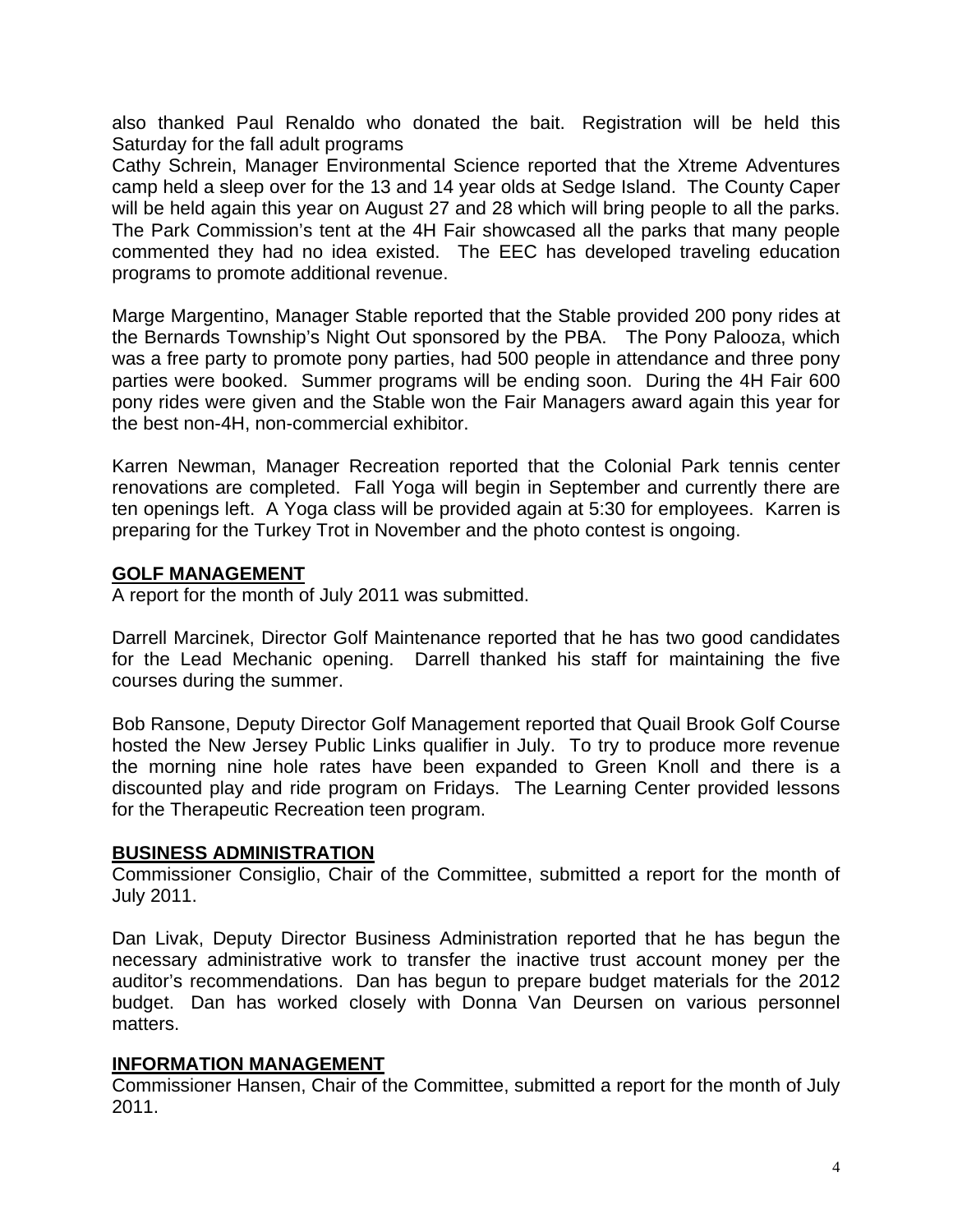Commissioner Hansen reported that the servers have been moved to a new room which provides more space for the increase in equipment.

### **VISITOR SERVICES**

Commissioner Crosby, Chair of the Committee, submitted a report for the month of July 2011.

### **PROPERTY MANAGEMENT**

Commissioner Crosby, Chair of the Committee, submitted a reported for the month of July 2011.

Don Korbobo, Property Management Coordinator reported that he has updated the insured structures list for the insurance renewal. The list contains 261 structures. Don has been working with the County Engineering staff adding descriptions and photographs of park structures to their database which has the location and assigned ID number of each structure.

## **PLANNING AND LAND ACQUISITION**

Commissioner Hansen, Chair of the Committee, submitted a report for the month of July 2011.

Tom Boccino, Park Planner reported that the county has closed on two properties consisting of 500 acres of land last month. Recent closings were Constructural Dynamics, which is the former 3M and the Higgins property. This closing was the last of a three phase acquisition. The entire acquisition consisted of 720 acres and the recent closing was for 355 acres. The most recent acquisition includes a section of Roaring Rocks which Tom commented was a special part of the property. The D & R Greenway Land Trust group has expressed an interest in maintaining the 160 acre Higgins property. The total open space as of this year is over 12,000 acres, 600 acres of which were purchased in 2011.

# **CAPITAL FACILIITES – CONSTRUCTION and ENGINEERING**

A report was submitted for the month of July 2011.

Adam Slutsky, Principal Engineer reported that nine projects are under construction or out to bid. Upcoming bids are for the Morgan Pellowski playground, Raritan River Bikeway Greenway from Route 206 to the Peters Brook, and the Gristmill at Natirar.

### **PARK MAINTENANCE & HORTICULTURE**

Commissioner Consiglio, Chair of the Committee submitted a report for the month of July 2011.

Pierce Frauenheim, Deputy Director Park Maintenance reported that Buck Garden will host Into the Wet: Plants and Ideas for Natural and Created Water Gardens on September 17. The 4H Fair was a success thanks to all employees that assisted. Staff is busy preparing the fields for the fall programs.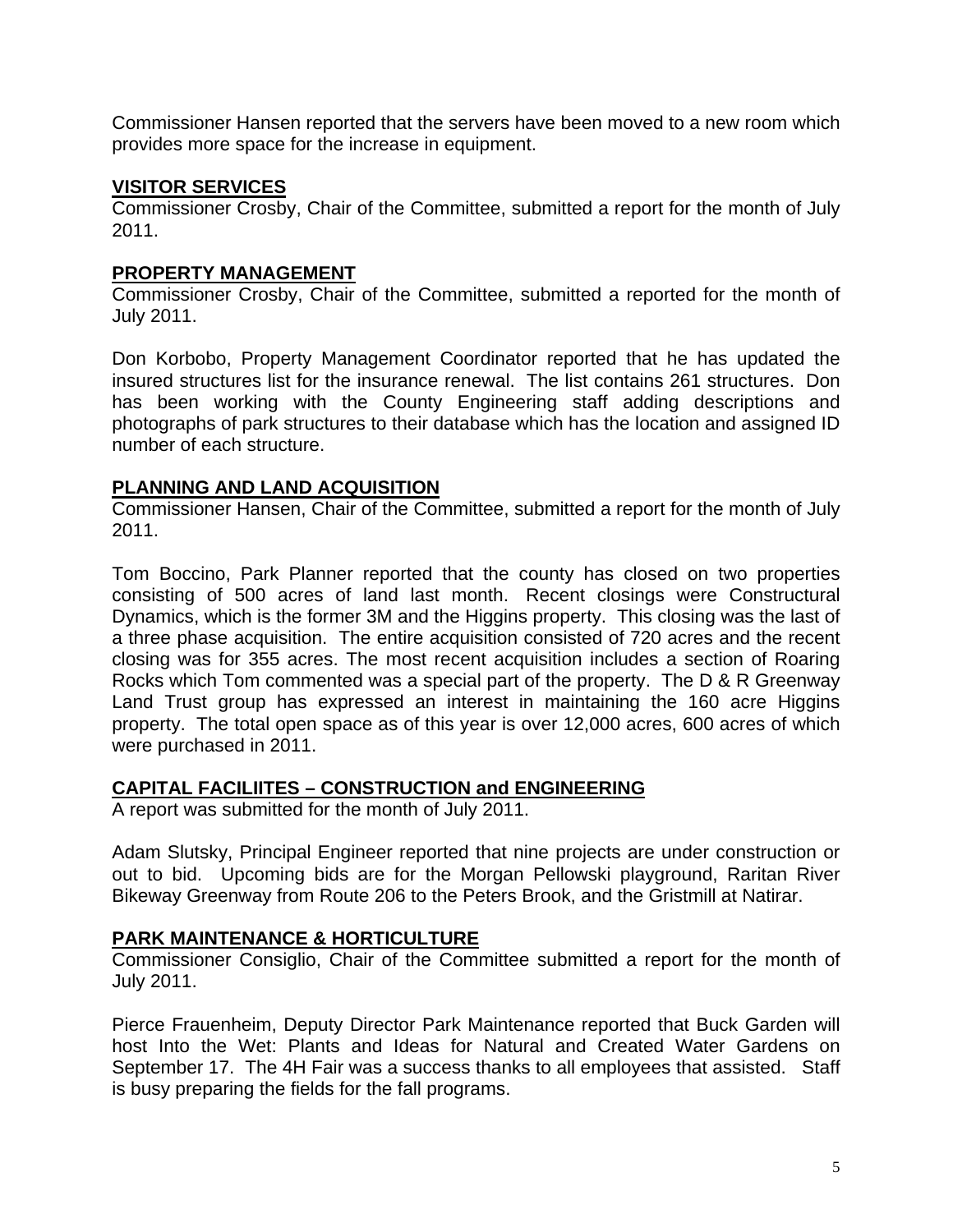The following resolutions were done by consent:

## **Resolution R11-060 - Amending the Designating 2011 Bank Depositories**

Resolution amends resolution R11-003 to change the name of Wachovia Securities to Wells Fargo, remove HSBC Bank, and remove JP Morgan Chase Bank & Co. MOVED BY: Commissioner Walsh; seconded by: Commissioner Consiglio. YEAS: Commissioners Consiglio, Crosby, Hansen, Jaeger, Walsh, and President Fuerst. NAYES: None. ABSENT: Commissioners Florio, Paladino, and Paluck.

## **Resolution R11-061 - Award of NJ State Contract to Purchase a 2012 Ford Escape Hybrid 4WD**

Resolution recommends the purchase from Warnock Fleet. The vehicle will be used at headquarters and will be replacing a Ford Taurus. The price is not to exceed \$28,578.00. MOVED BY: Commissioner Walsh; seconded by: Commissioner Consiglio. YEAS: Commissioners Consiglio, Crosby, Hansen, Jaeger, Walsh, and President Fuerst. NAYES: None. ABSENT: Commissioners Florio, Paladino, and Paluck.

### **Resolution R11-062 - Award of NJ State Contract to Purchase a 2012 Chevrolet Silverado 1500 Extended Cab 4WD**

Resolution recommends the purchase from Mall Chevrolet, Inc. The vehicle will be used by Park Rangers and will be replacing a Dodge pickup. The price is not to exceed \$21,179.00. MOVED BY: Commissioner Walsh; seconded by: Commissioner Consiglio. YEAS: Commissioners Consiglio, Crosby, Hansen, Jaeger, Walsh, and President Fuerst. NAYES: None. ABSENT: Commissioners Florio, Paladino, and Paluck.

### **Resolution R11-063 - License Agreement with NJ Invasive Species Strike Team**

Resolution recommends an agreement to provide office space for \$1.00 per year to this not-for-profit group to provide land conservation services. MOVED BY: Commissioner Walsh; seconded by: Commissioner Consiglio. YEAS: Commissioners Consiglio, Crosby, Hansen, Jaeger, Walsh, and President Fuerst. NAYES: None. ABSENT: Commissioners Florio, Paladino, and Paluck.

### **Resolution R11-064 - Award of Somerset County Co-Op Contract to Purchase a John Deere Gator 8251 with Options**

Resolution recommends the purchase from Power Place, Inc. The gator will be used by the Maintenance Department. The price is not to exceed \$15,164.00. MOVED BY: Commissioner Walsh; seconded by: Commissioner Consiglio. YEAS: Commissioners Consiglio, Crosby, Hansen, Jaeger, Walsh, and President Fuerst. NAYES: None. ABSENT: Commissioners Florio, Paladino, and Paluck.

## **Resolution R11-065 - Award of Somerset County Co-Op Contract to Purchase a John Deere Gator TE-145 with Options**

Resolution recommends the purchase from Power Place, Inc. The gator will be used by the Maintenance Department. The price is not to exceed \$11,675.00. MOVED BY: Commissioner Walsh; seconded by: Commissioner Consiglio. YEAS: Commissioners